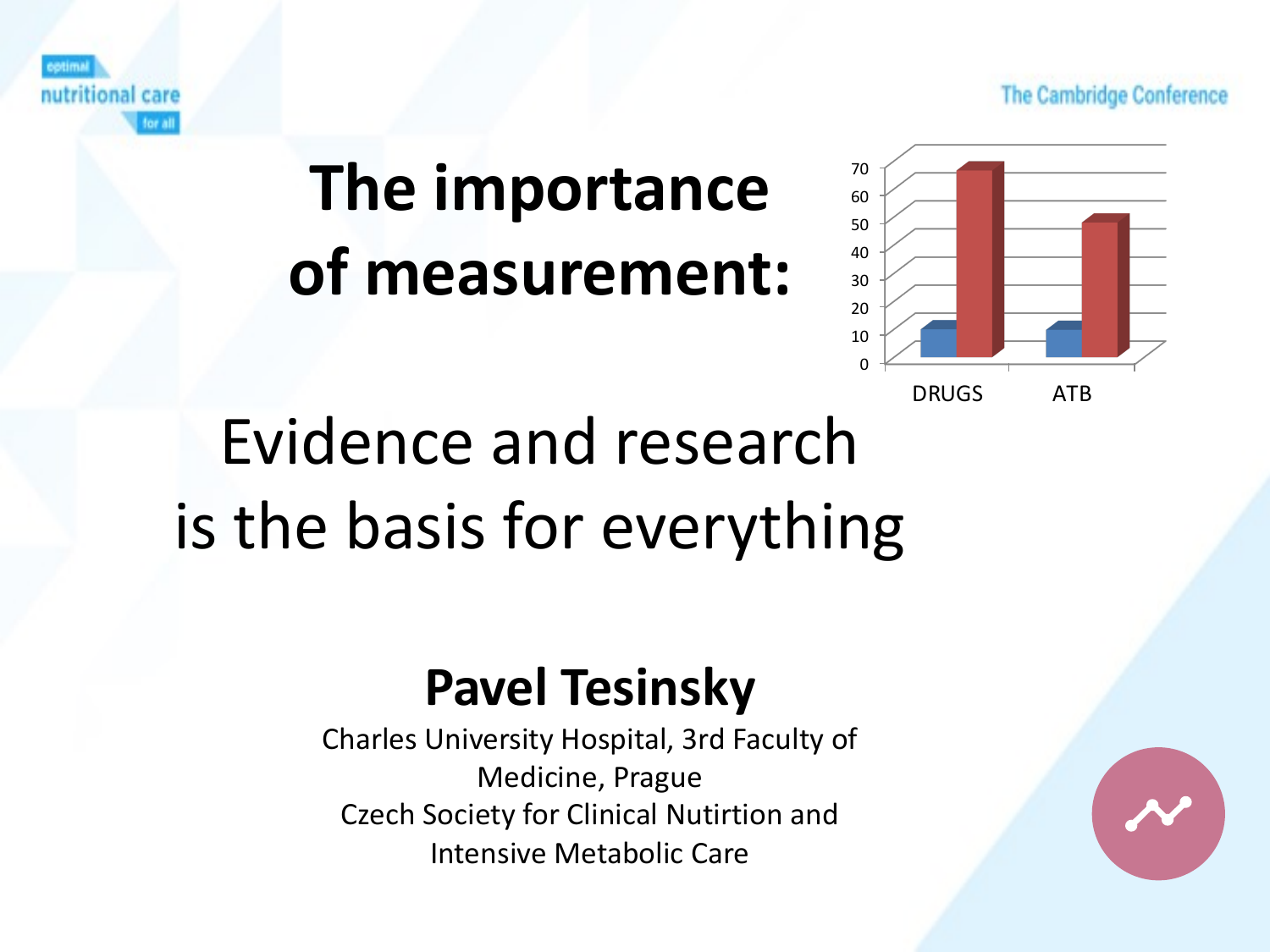#### a problem does not exist nutritional care if not recognized

#### **malnutrition is a problem**

- recognition
- definition
- consequences
- impact
- solution

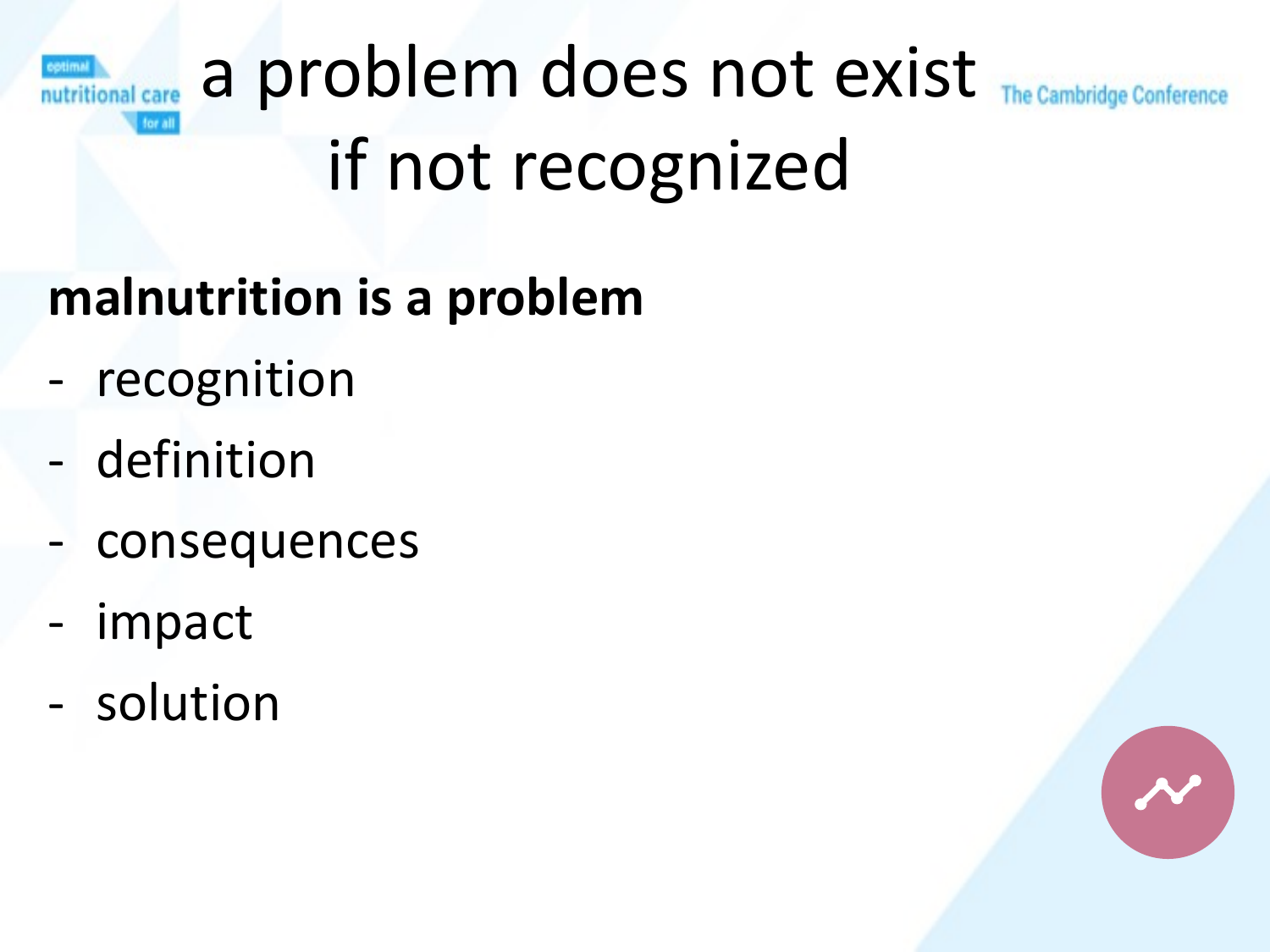#### a problem does not exist nutritional care if not recognized

- recognition
- definition
- consequences
- impact
- solution? We keep on working on it

**Malnutrition is still a problem ... even in highly developed economies**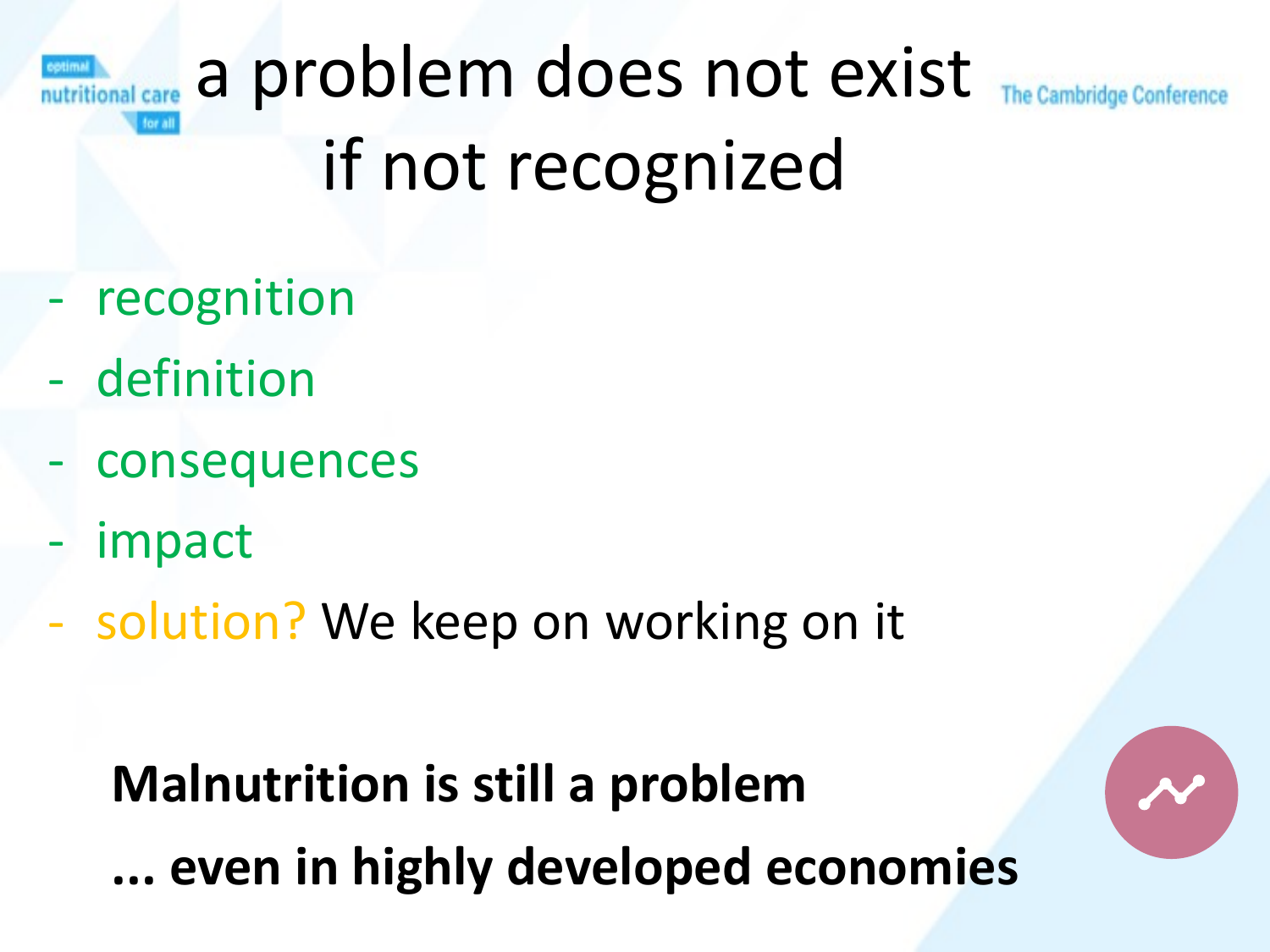malnutrition is a health, social, public and economic problem

WHO:

.... a world free from all forms of malnutrition where all people achieve health and well-being...



**Put malnutrition on a public health agenda**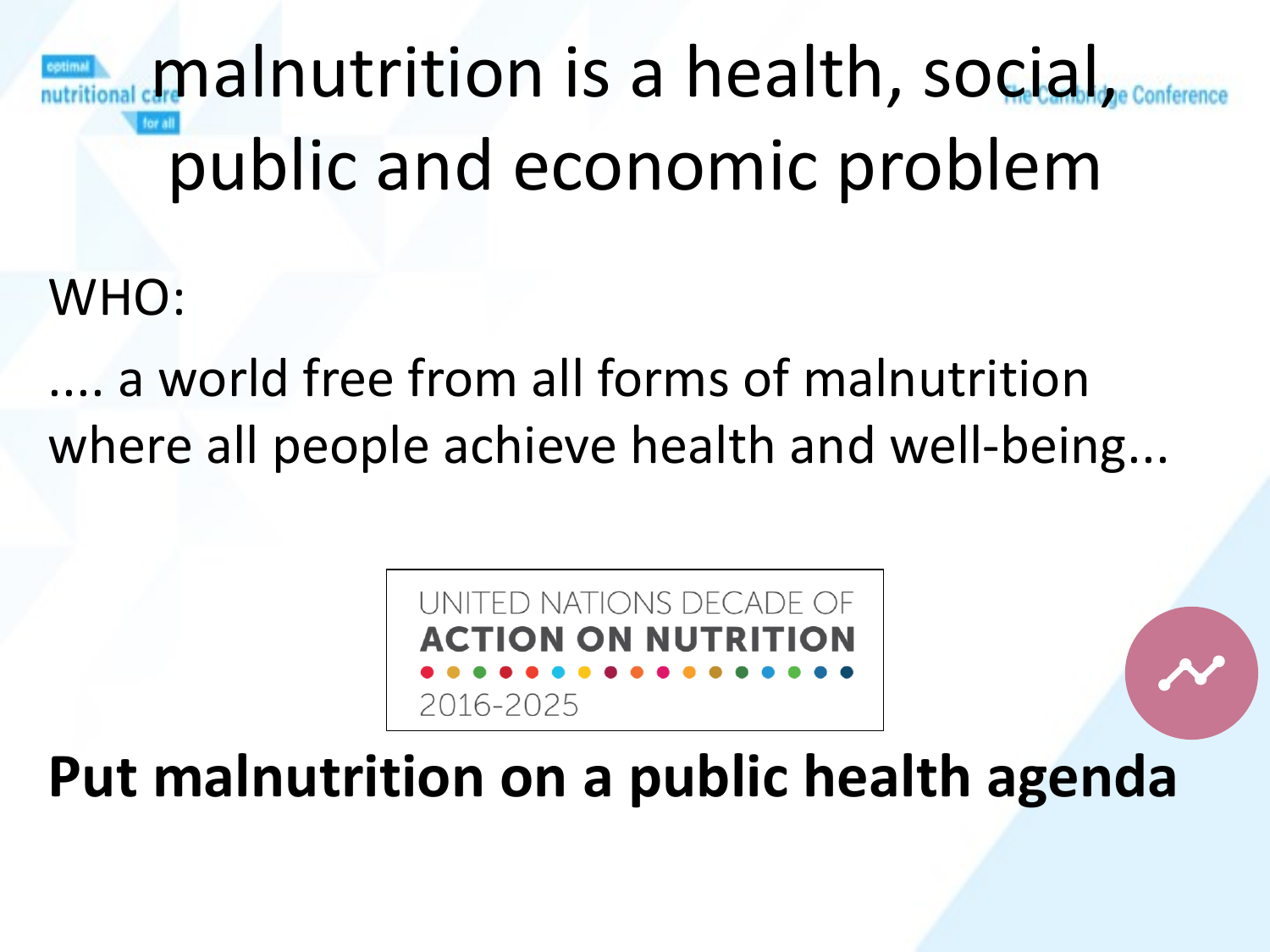**botimal** 

**1**



#### to advance nutritional care

**validated screening tools**

**2**

**cost of disease related malnutrition and economic considerations in the use of medical nutrition**



**building health economic data into an effective communication strategy**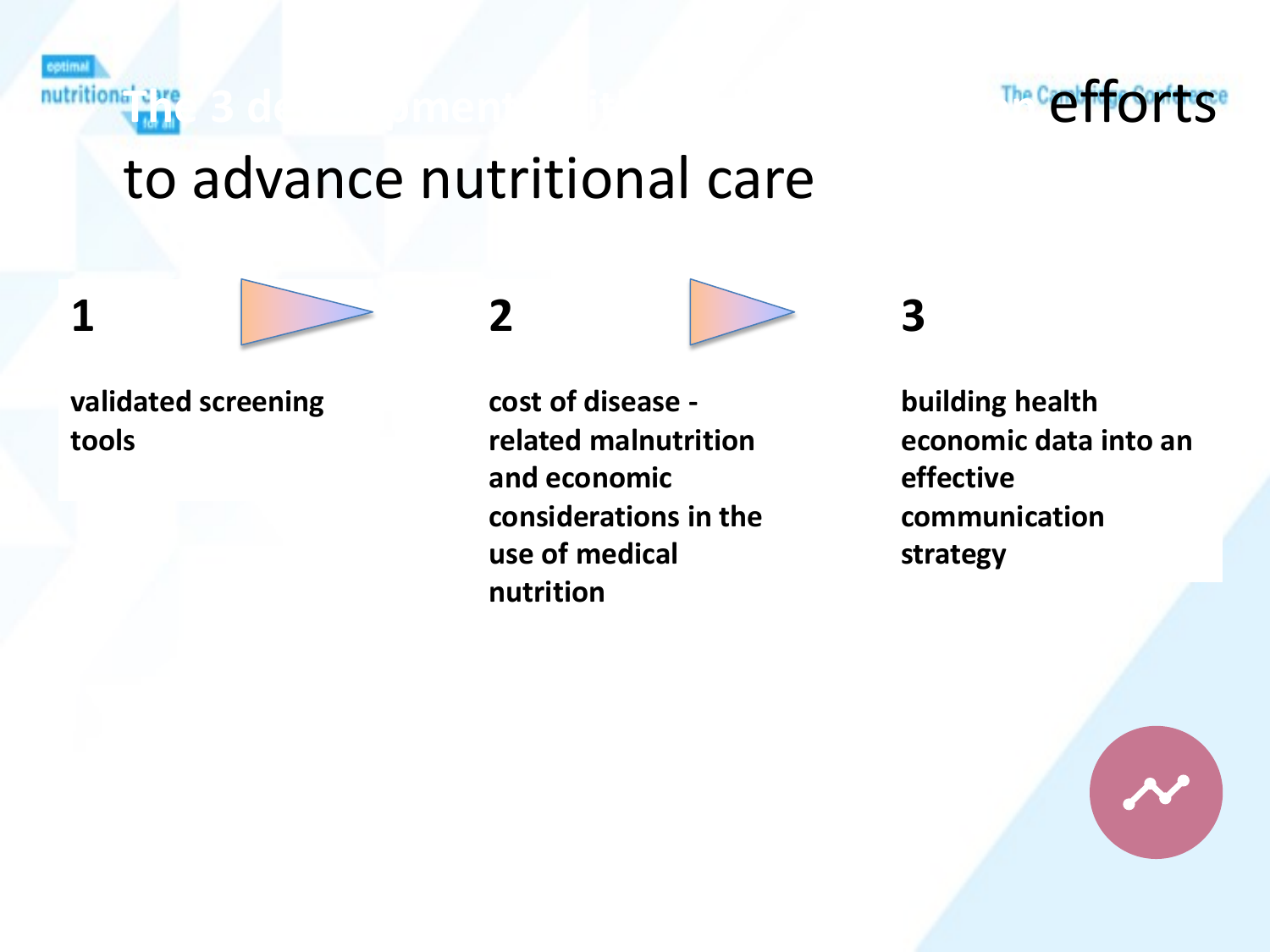

#### 1. validated screening tools nference

- MUST
- MNA

• ………..

• NRS2002

• *consistent criteria across different groups, care settings and countries*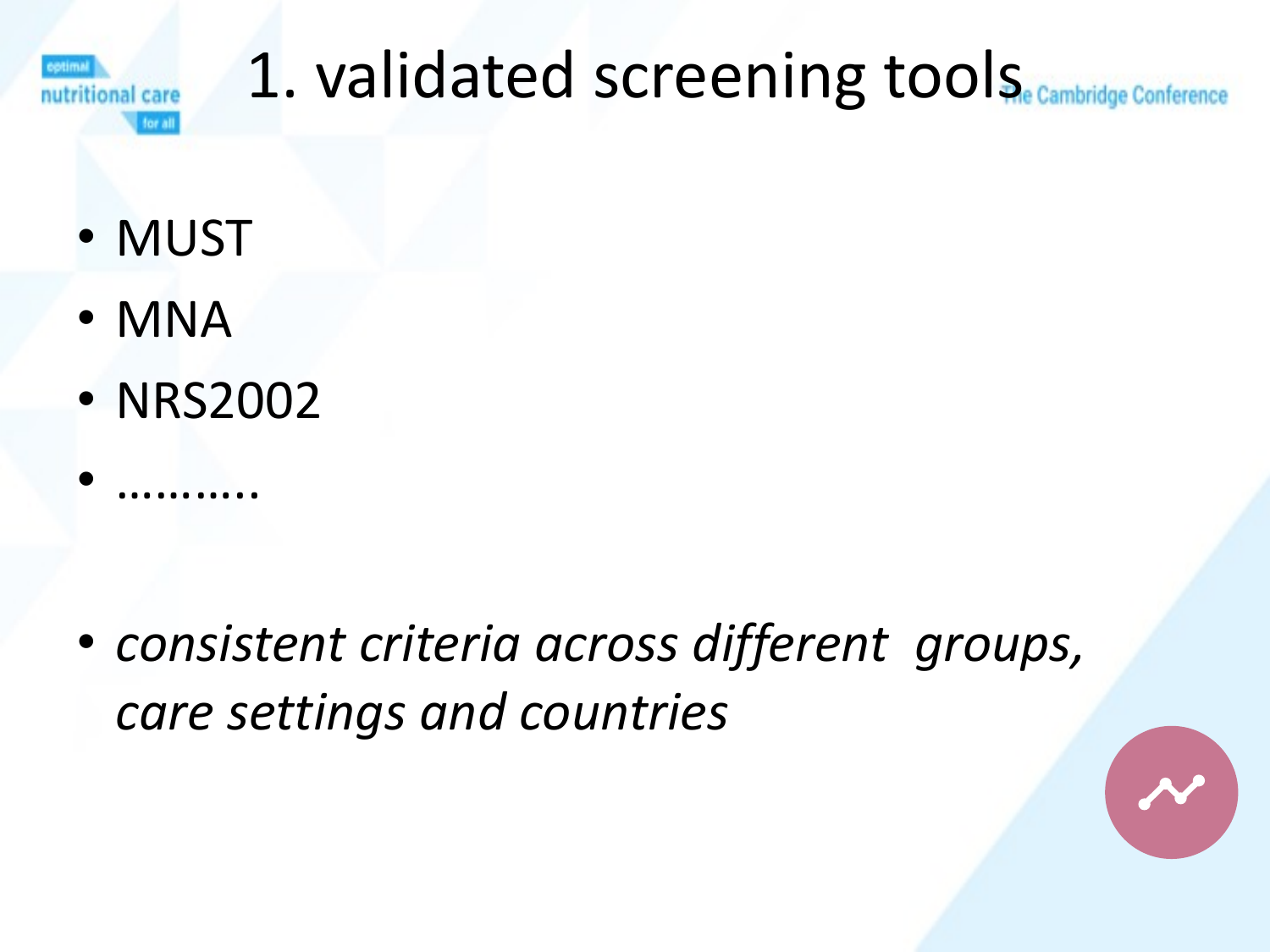

# 2. economic considerations

cost of disease - related malnutrition and economic considerations in the use of medical nutrition

- *malnutrition as a major public health issue*
- *a model that could be adapted and applied*

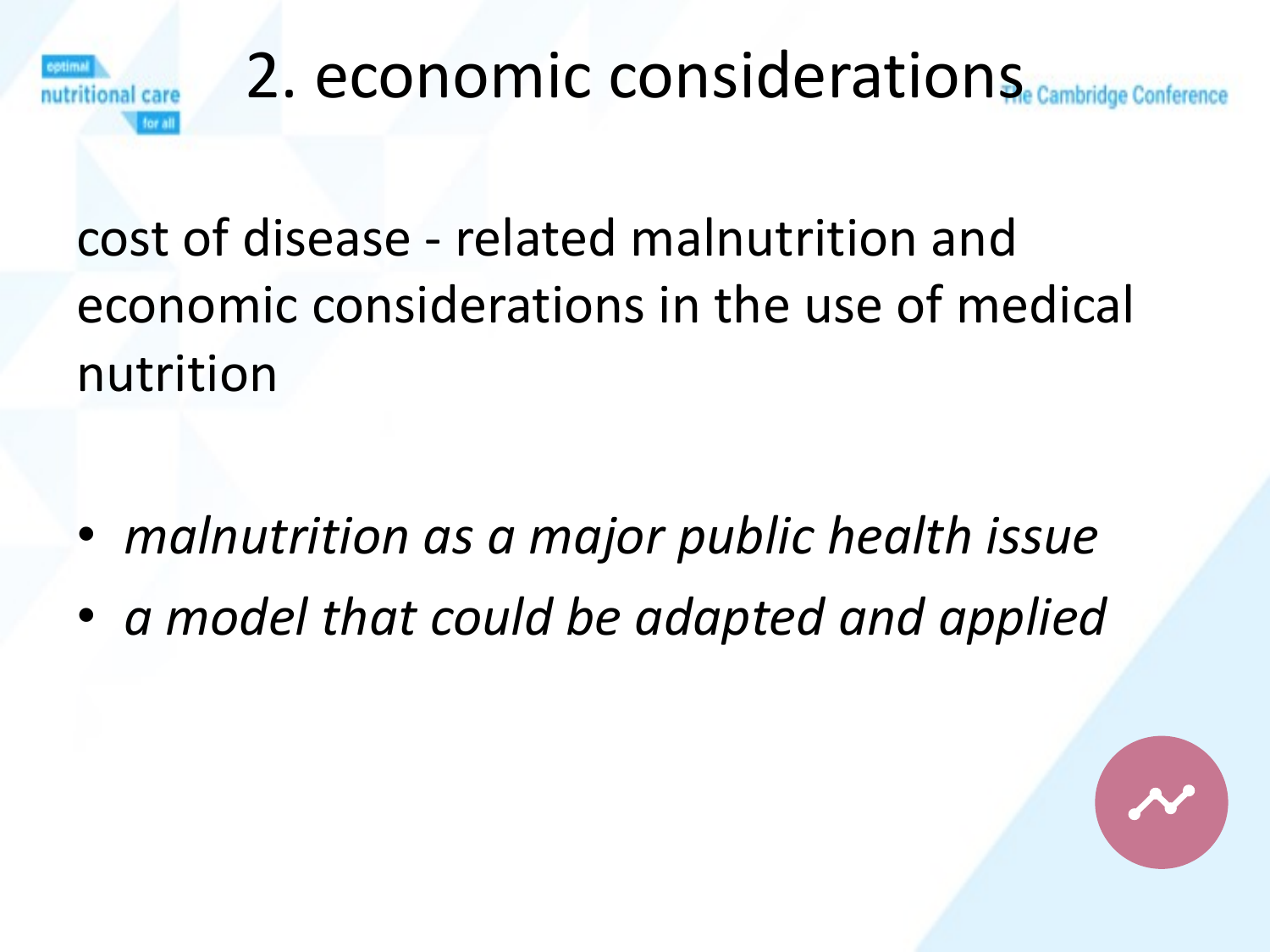

## 3. communication strategythe Cambridge Conference

building health economic data into effective communication strategy

- *science*
- *practice*
- *politics*
- *media*

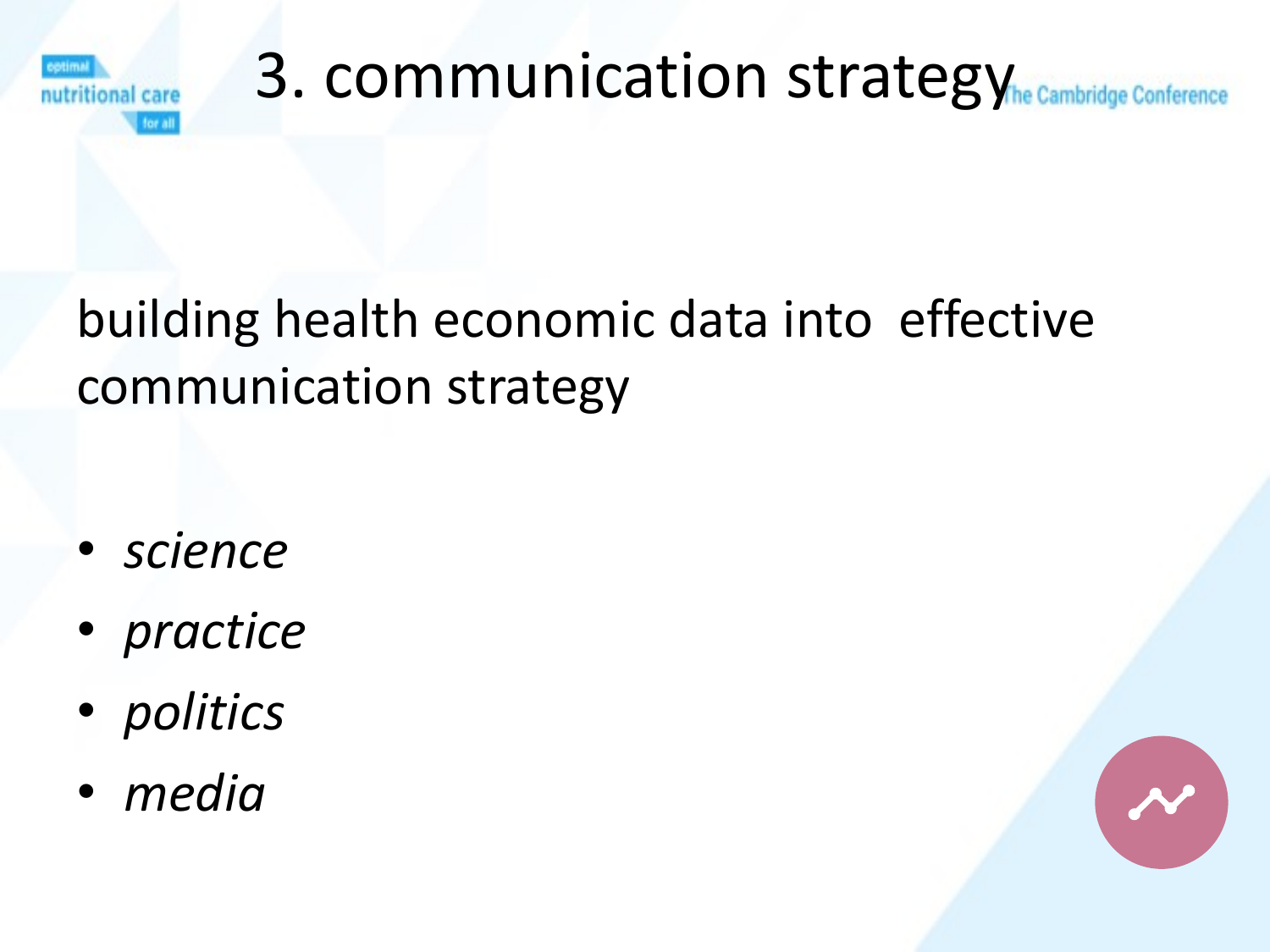

presentation

- present malnutrition as the **major and costly**  problem
- focus the healthcare system on trying to solve it
- establish optimal nutritional care as a **cost effective solution**

### **everyone should be part of the process**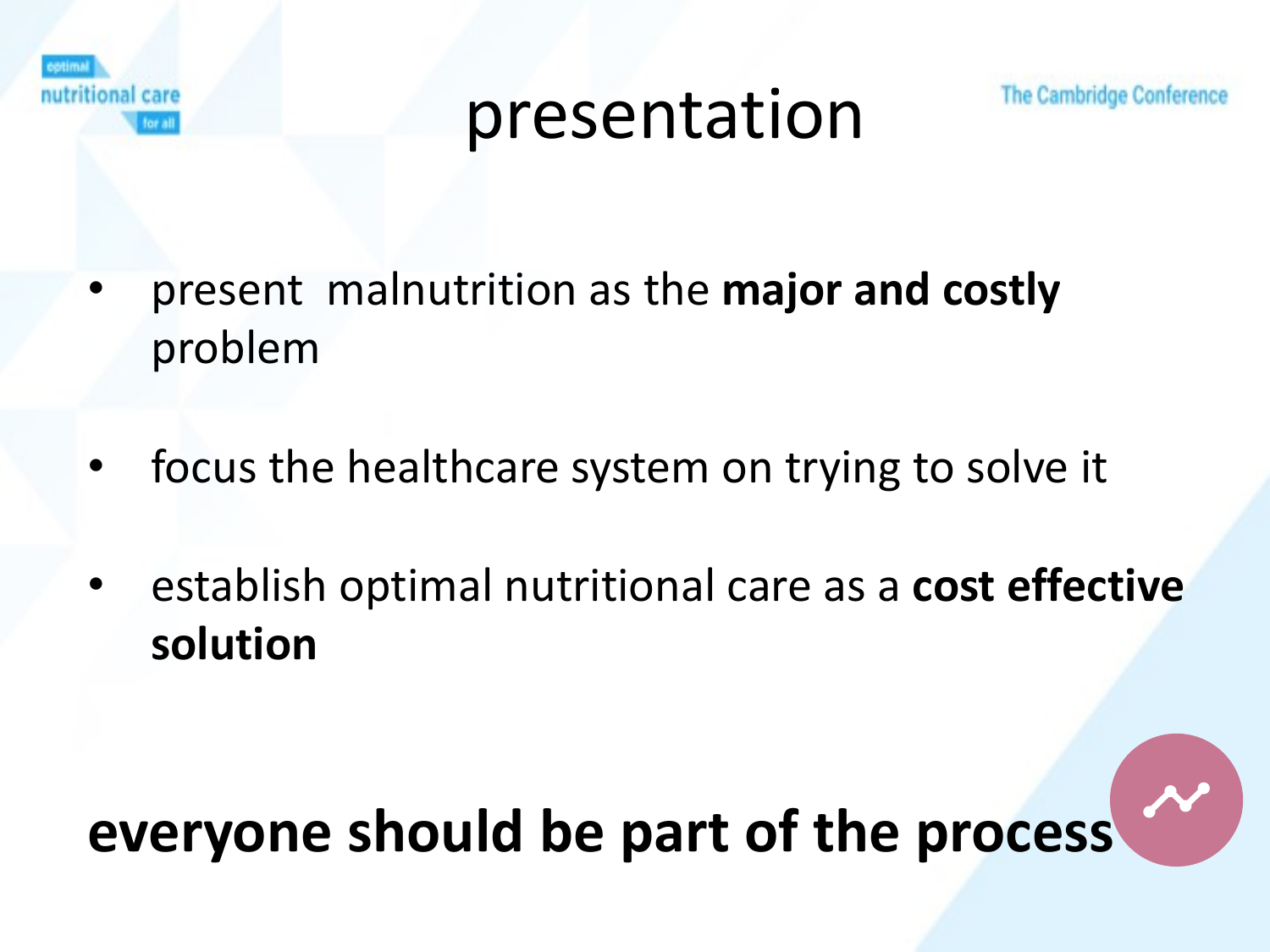

## methods

The Cambridge Conference

**develop an**  *inarguable* **"business" case (STORY)** 

**have** *important others* **support and make the case**

**make sure the case is delivered**  *compellingly* **to the right audience**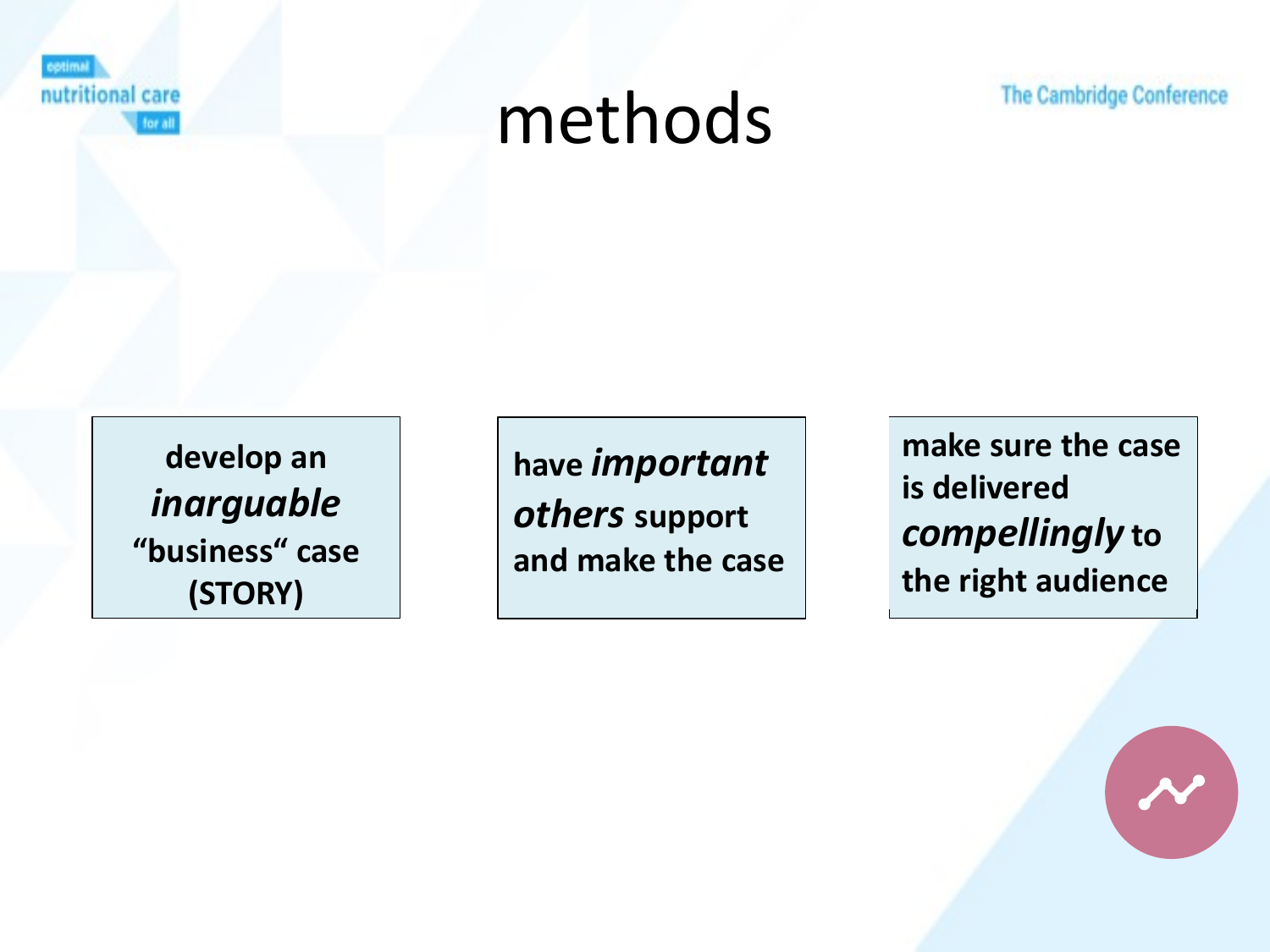



## key questions

- 1. How big is the problem locally?
- 2. What does it cost now? (patients, healthcare system)
- 3. Can the problem be effectively tackled?
- 4. How much do we need to spend to save?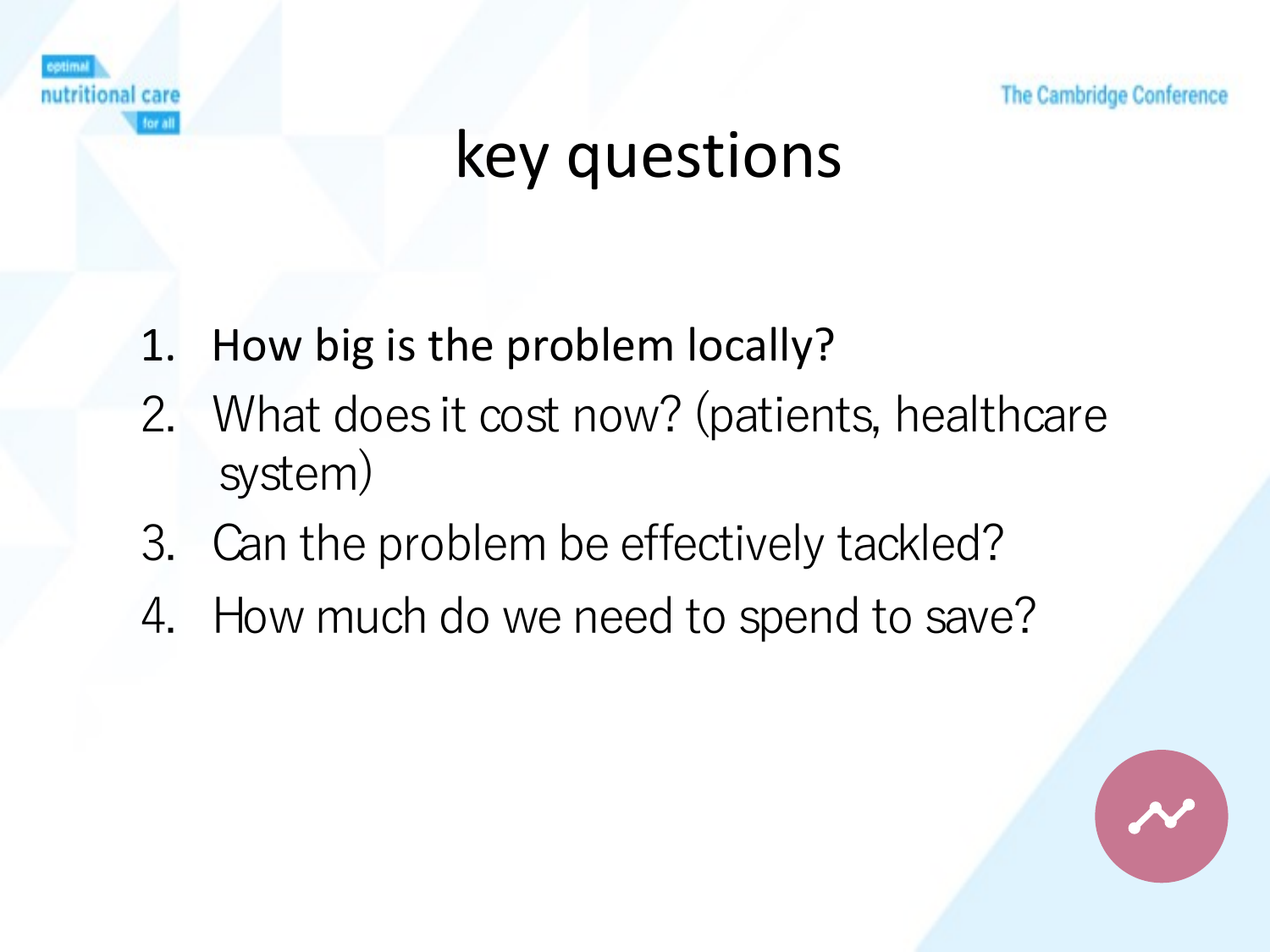### nutritional dow big is the problem of malnutrition? Conference

#### **necessity of local prevalence data**

- large scale, validated methodology
- comparison against other countries
- publication in peer reviewed journals
- communication with political stakeholders
- basis for media messaging and P.R. campaigns

### **message No 1: We have a big problem**

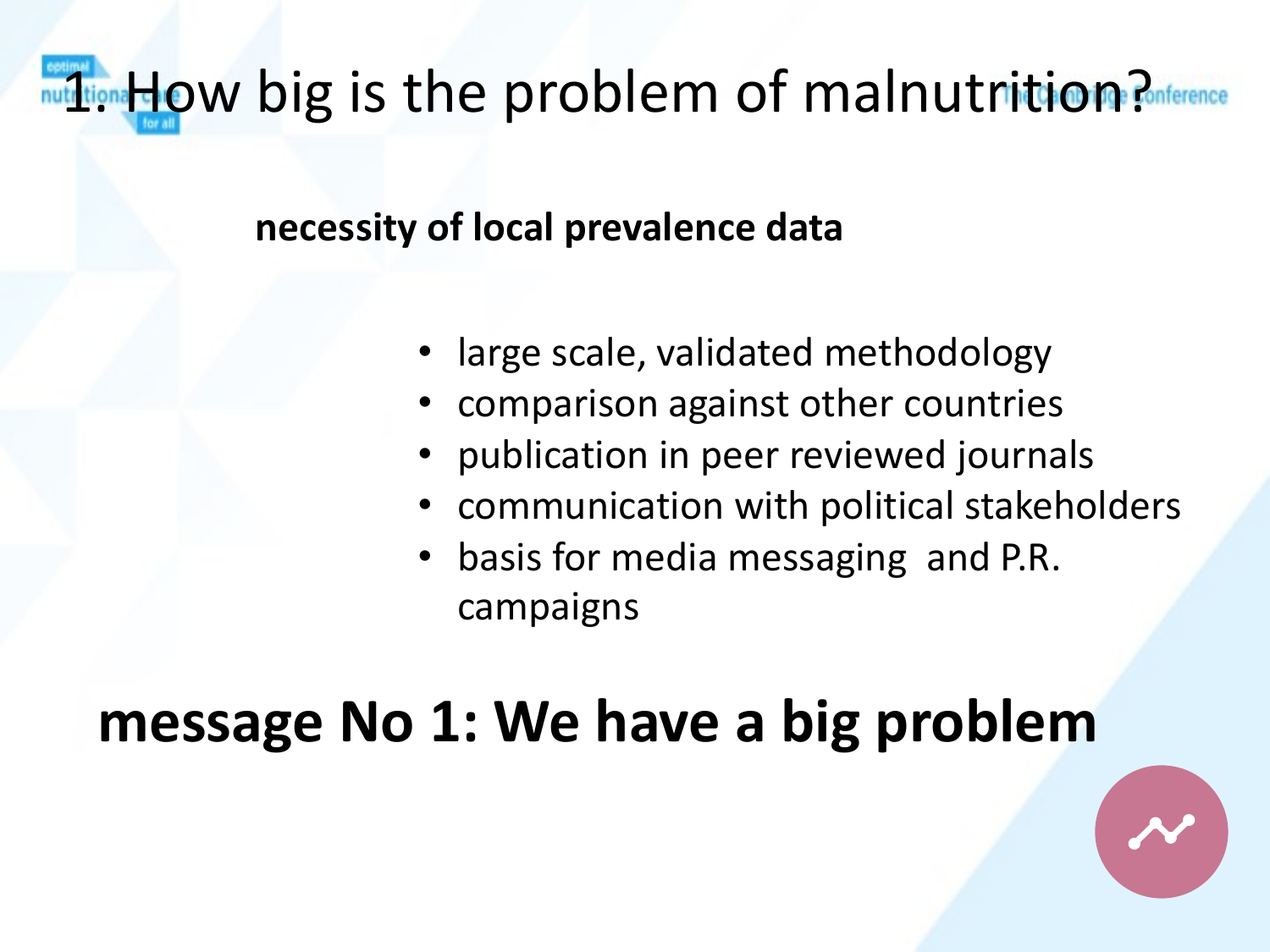ional care

The Cambridge Conference

### 2. How much does it cost?

- healthcare activity databases
- get official unit cost data
- use as basis for local models (care setting / hospital / regional healthcare group)

#### **message No 2: We have a costly problem**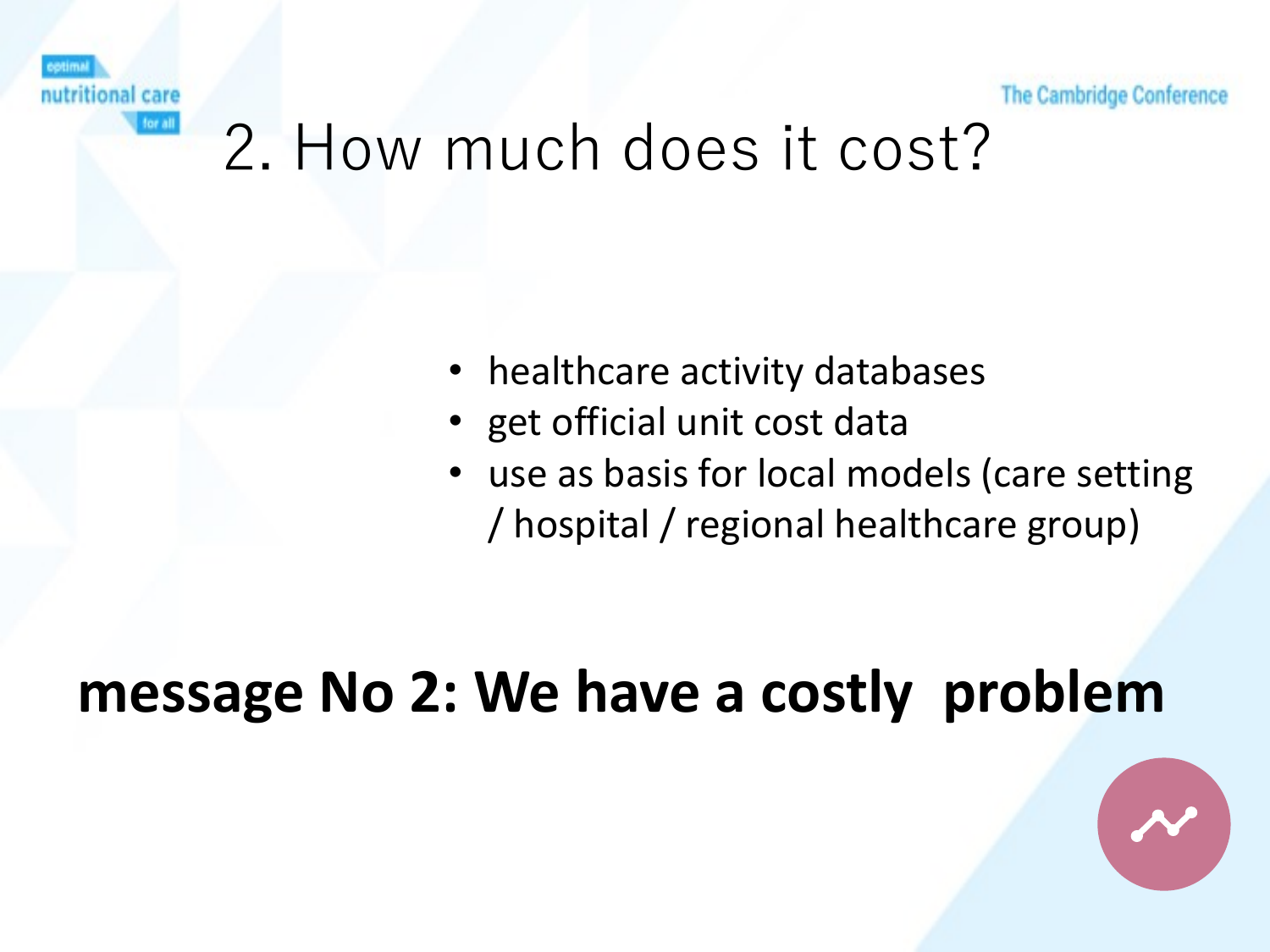anal c<sub>2</sub>. Is there a cost effective solution? **Probridge Conference** 

#### Effect of ONS on infections, pressure ulcers, wound healing, fracture healing.

Elia M; Normand C; Leviano A; Norman, K. Systematic review of the cost and cost effectiveness of standard oral nutrition supplements in the hospital setting (2015) Clinical Nutrition

**Complications -35%**

**Length of Stay -13 % to 21% (meta-analyses)** Reduced episode costs -12%

**.**

**Mortality -35%**

**Readmissions -16.5%**

## **message No. 3: the problem can be effectively tackled**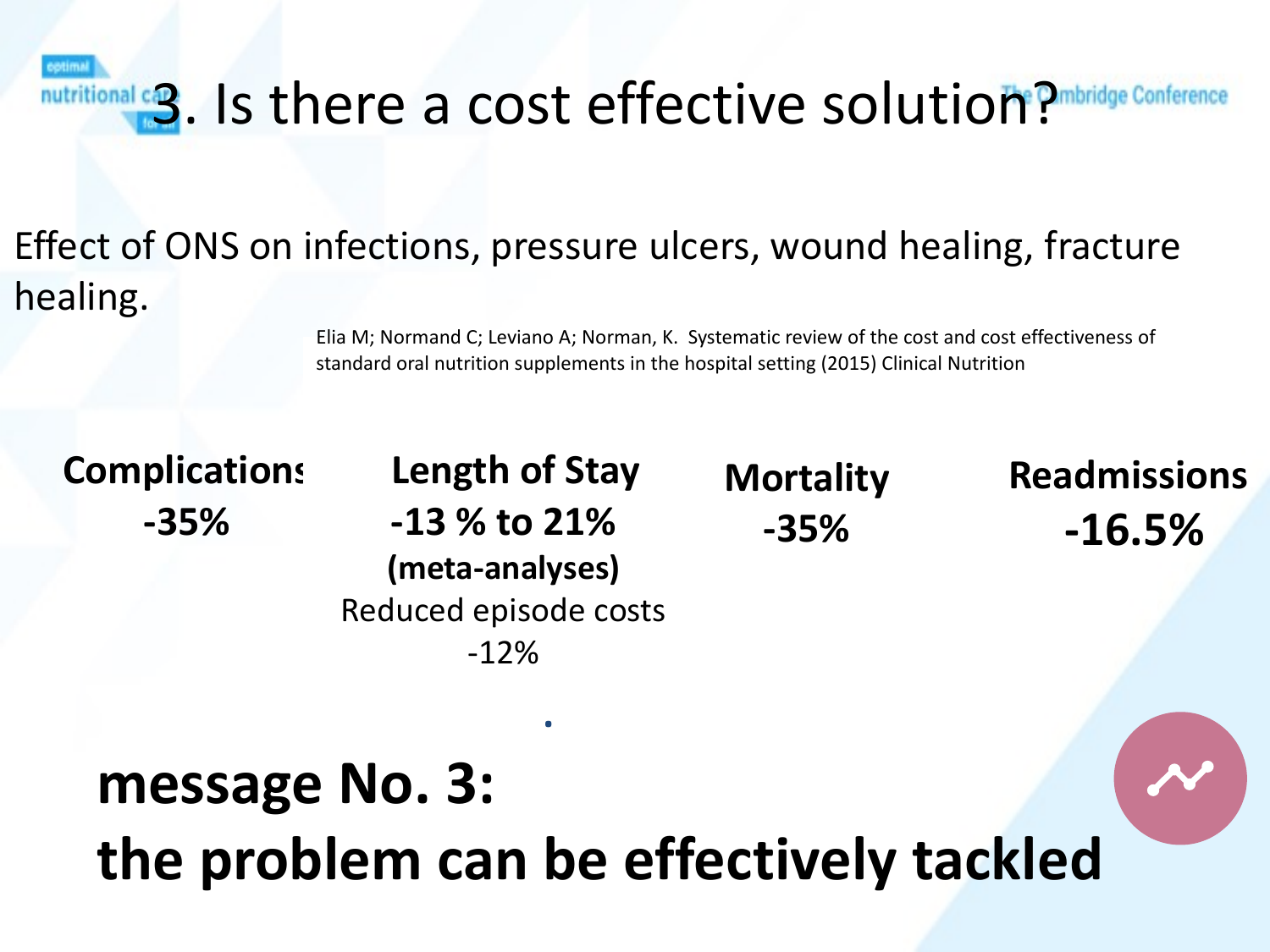nutritional care hat would it cost to reduce the problem?

essential to apply results to local situation

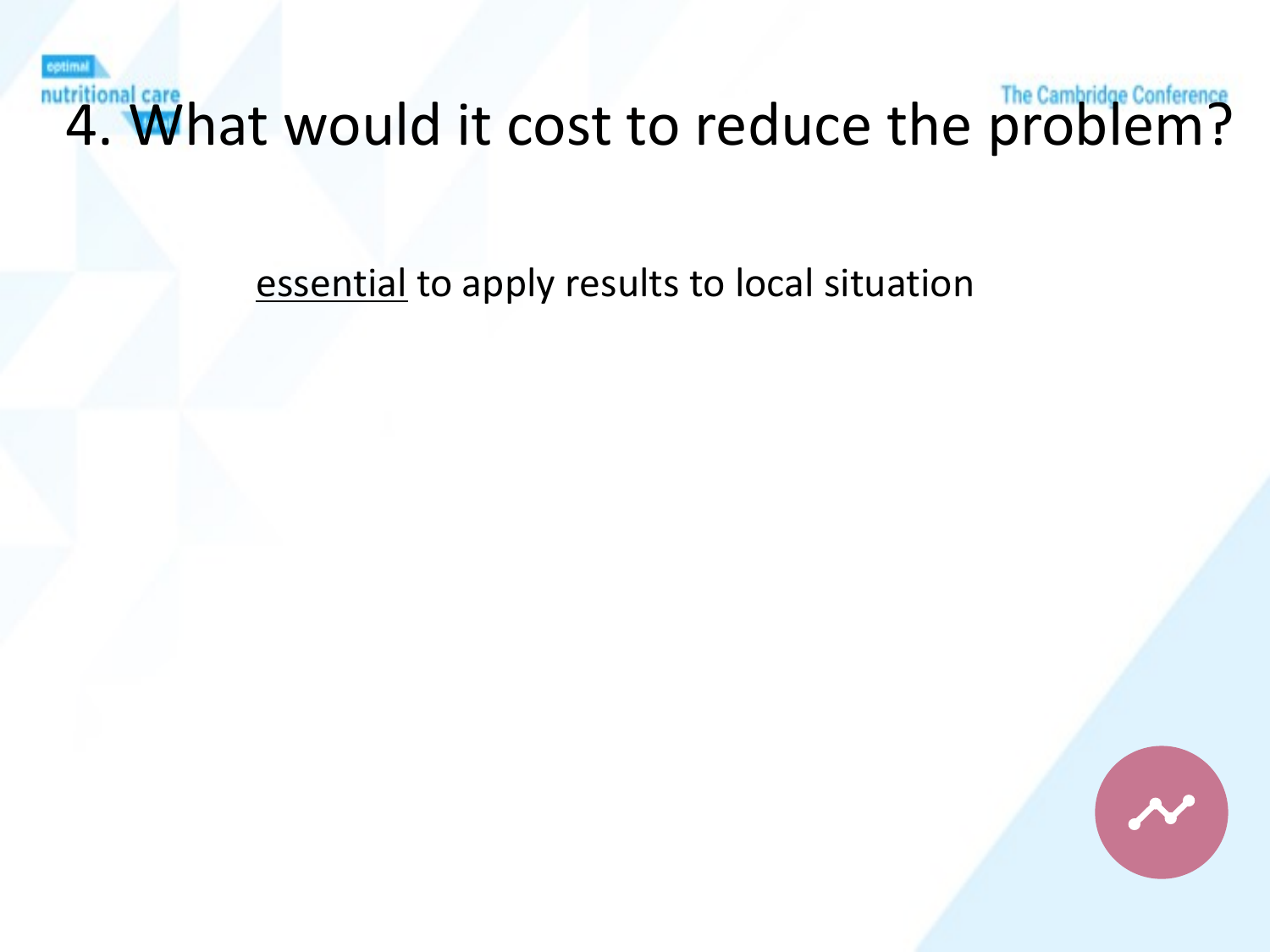cotimal nutritional care for all

#### costs during hospitalisation **Cambridge Conference**

#### **(EUR, median)**

#### **oncology therapy (chemotherapy, radiotherapy, etc.) not included**



Manasek, V., Bezdek, K., Foltys, A., Klos, K., Smitka, J., and Nmehlik, D. **Effect of perioperative high protein nutritional support on post-operative complications and costs of treatment in patients with colorectal cancer.** *Eur J Cancer*. 2013; 49: S519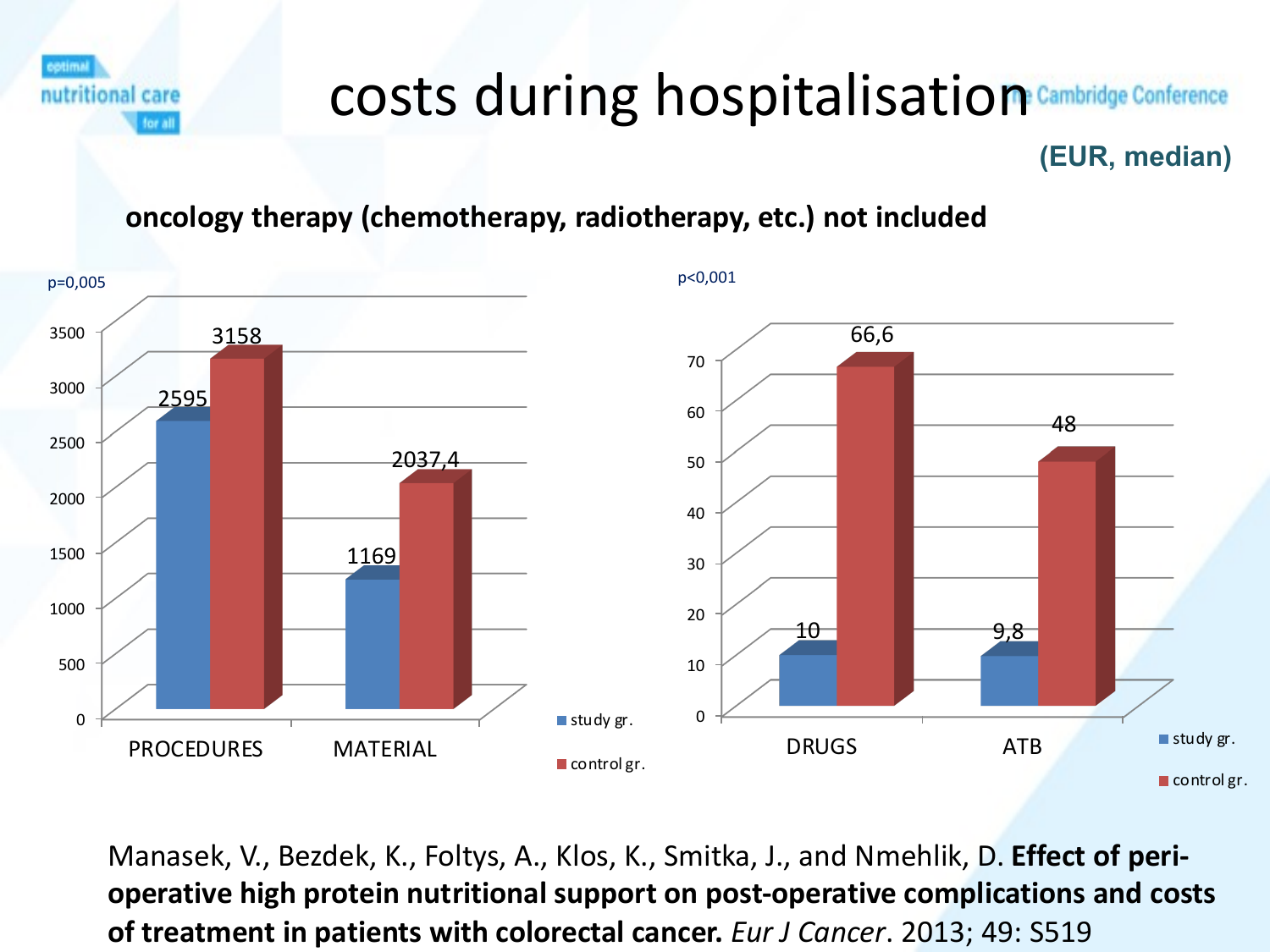

#### **(EUR, median)**

#### **oncology therapy (chemotherapy, radiotherapy, etc.) not included**



Manasek, V., Bezdek, K., Foltys, A., Klos, K., Smitka, J., and Nmehlik, D. **Effect of perioperative high protein nutritional support on post-operative complications and costs of treatment in patients with colorectal cancer.** *Eur J Cancer*. 2013; 49: S519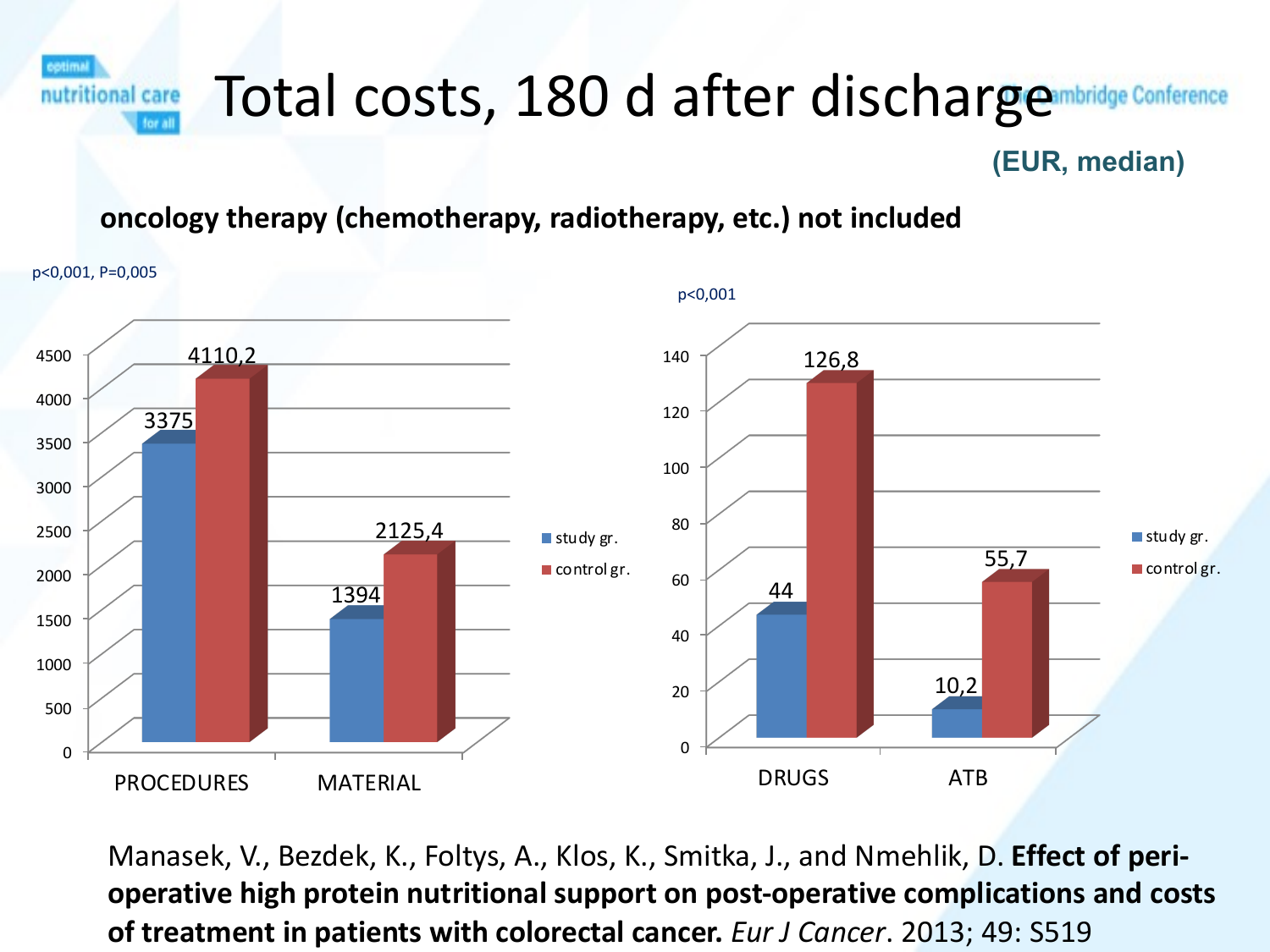nutritional care **What would it cost to reduce the problem?** 

essential to apply results to local situation



### **message No. 4: Much less than treating complications**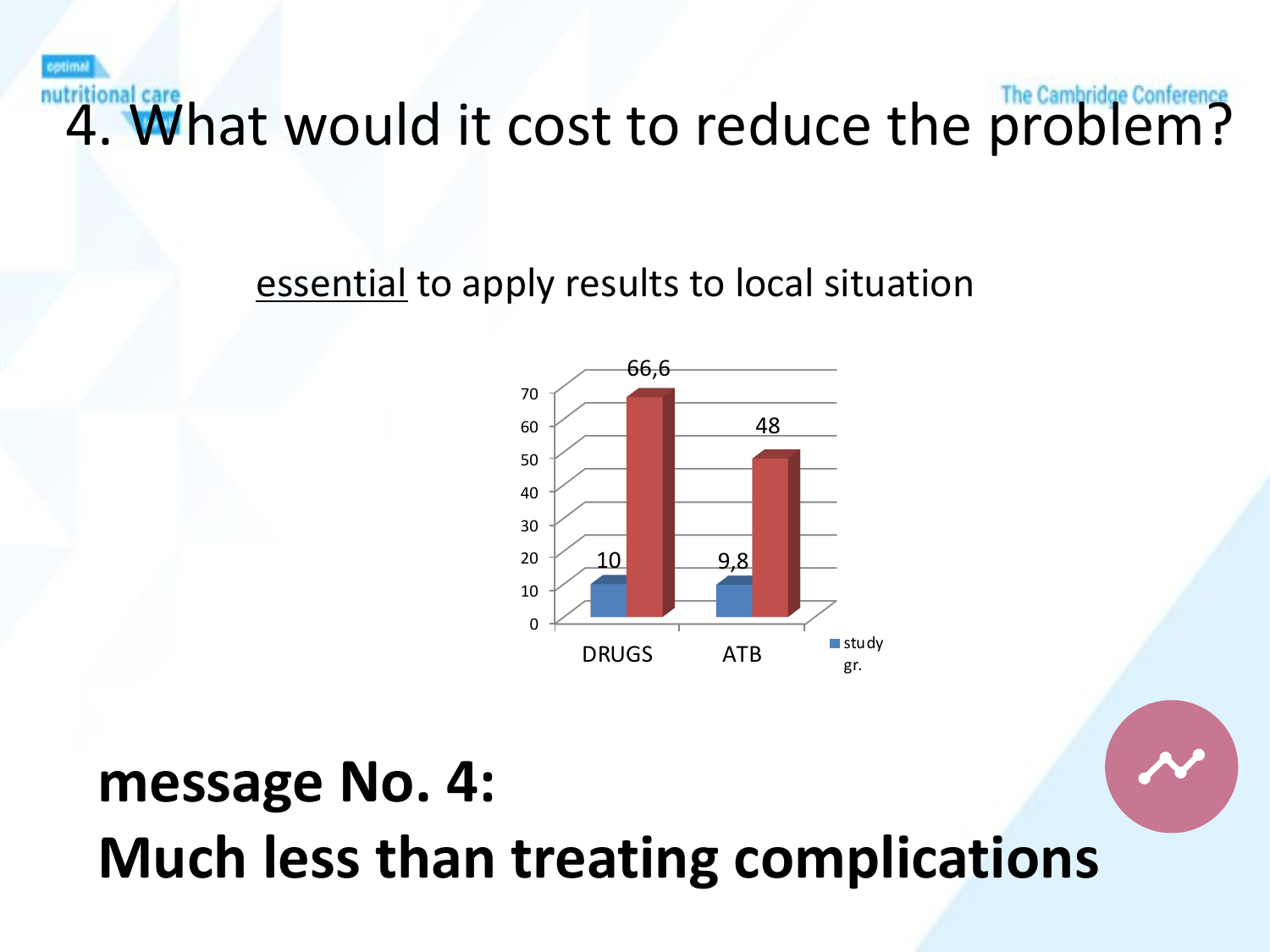

# The role of the ONCA



- bridge between clinicias, scientists, patients, politicians, media, and public
- help to improve knowledge of malnutrition, complications and costs of public and polititians
- make available the scientific / clinical data for non-medical professionals / media
- support education at every stage